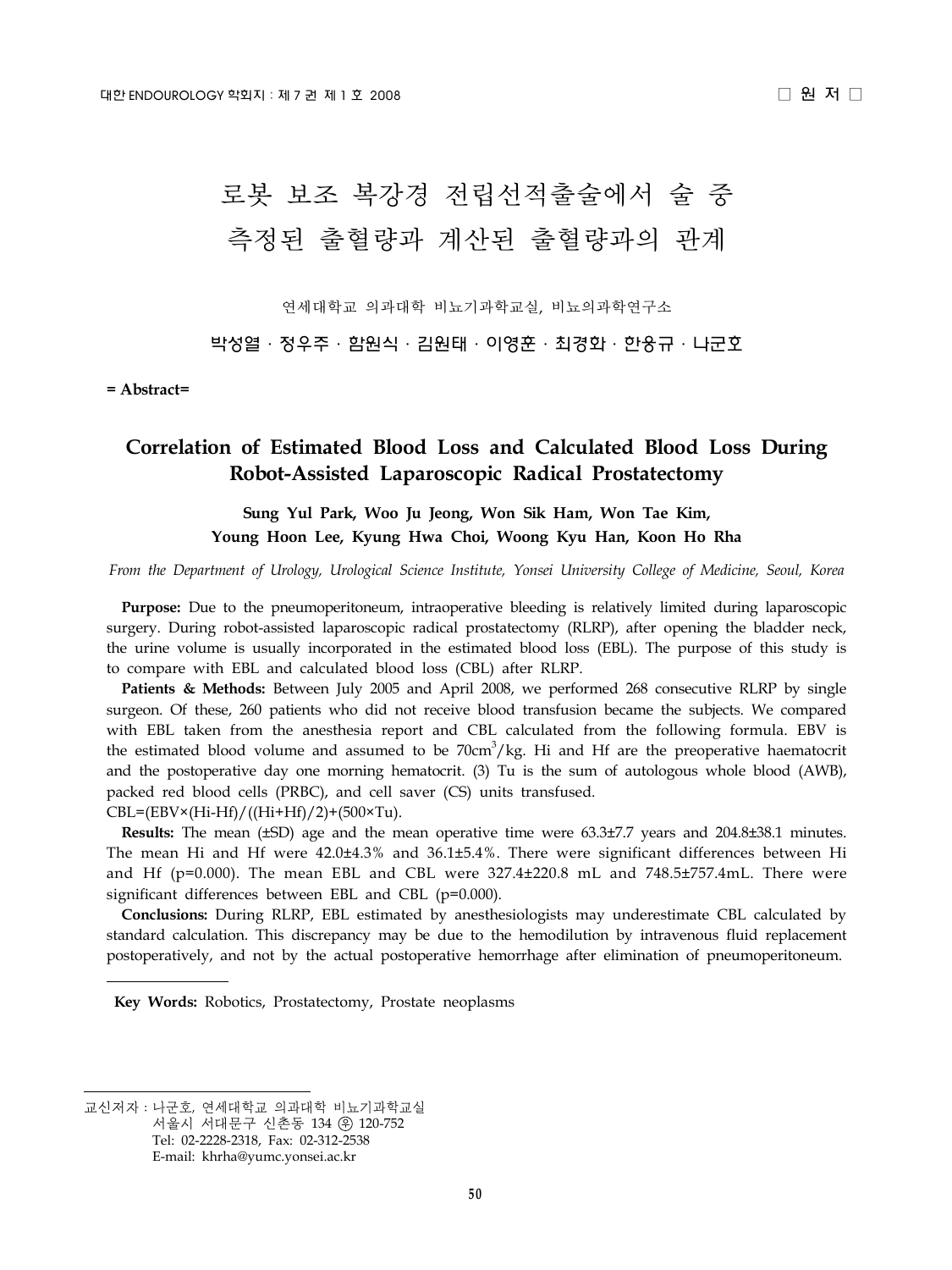서 론

 근치적전립선적출술은 국소 전립선암의 표준 치료 이지만 일반적으로 수술 중 출혈량이 많아 수혈의 가 능성이 높은 수술이다. 수술 중 출혈량은 수술 중 마취 의가 측정한 예측 출혈량 (estimated blood loss: EBL)을 많이 이용하는데 개복 근치적전립선적출술에서 마취 의에 의한 예측출혈량이 술 후 헤마토크리트에 의해 계 산된 출혈량 (calculated blood loss: CBL)에 비해 과소 평가되는 경향이 있다는 보고가 있다.<sup>1</sup> 최근 근치적전립 선적출술의 최소침습법으로 로봇 보조 복강경 근치 적전립선적출술 (robot-assisted laparoscopic radical prostatectomy: RLRP)이 시행되고 있고, 개복수술에 비해 출혈이 적고 회복이 빠른 것으로 보고되고 있다.<sup>2,3</sup> 하 지만 RLRP는 보다 세밀한 수술로 인하여 출혈량이 줄어드는 면도 있지만, 복강경 수술과 마찬가지로 술 중 형성된 기복으로 인하여 출혈량이 감소하는 경향 도 있다. 만약 수술을 마치고 기복을 제거한 후 지연 출혈이 발생한다면 환자가 병실에서 회복 중에 심각 한 문제를 야기할 수 있다. RLRP에서도 EBL이 CBL 에 비해 과소 평가될 수 있고, 지연 출혈의 가능성도 있어, EBL과 CBL은 개복수술에 비하여 더 차이가 날 수도 있다. 본 연구에서는 RLRP에서 EBL과 CBL을 비교하여 그 차이에 대해 알아보고자 하였다.

#### 대상 및 방법

 2005년 7월부터 2008년 4월까지 전립선암으로 RLRP 를 시행받은 268명의 환자 중 수혈을 받지 않은 260 명의 환자를 대상으로 하였다. 모든 수술은 한 명의 술자에 의해 경복막 접근법으로 시행되었다. 환자들 의 기록을 후향적으로 조사하여 마취과 의사에 의해 술 중 측정된 EBL과 술 후 헤마토크리트에 의해 계산된 CBL을 비교하였다. CBL은 다음의 공식으로 구하였다. 1

 $CBL = (EBV \times (Hi-Hf) / ((Hi+Hf)/2) + (500 \times Tu)$ 

(1) Estimated blood volume (EBV):  $70 \text{cm}^3/\text{Kg}$ 

- (2) Hi: 술 전 헤마토크리트, Hf: 술 후 1일째 헤마토 크리트
- (3) Tu: 모든 형태의 수혈량의 합.

 하지만, 본 연구에서는 수혈량에 의해 발생할 수 있 는 CBL의 오차를 최소화하기 위해서 수혈을 받지 않 은 환자를 대상으로 하였기 때문에 Tu는 모두 0이었 고 CBL은 몸무게, Hi, Hf만으로 계산하였다.

 자료의 분석은 paired T-test로 분석하였고, 통계 프 로그램은 SPSS for Windows (version 12.0)를 사용하 였으며, p값이 0.05 미만일 때 통계학적으로 유의한 차 이가 있는 것으로 판정하였다.

#### 결 과

 환자들의 평균 연령은 63.3±7.7세였고, 평균 수술 시 간은 204.8±38.1분이었으며, 평균 몸무게는 69.2±8.0 kg이었다. 평균 술 전 헤마토크리트는 42.0±4.3%였고, 평균 술 후 1일째 헤마토크리트는 36.1±5.4%로 통계 적으로 유의한 차이가 있었다 (p=0.000). 평균 EBL은 327.4±220.8ml였고, 평균 CBL은 748.5±757.4ml로 통계 적으로 유의한 차이가 있었다 (p=0.000). 환자들의 술 전후의 정보는 Table 1에 기술하였다.

고 찰

 전립선암의 수술적 치료는 전통적인 관혈적 전립선 적출술에서 복강경하 전립선적출술을 거쳐 RLRP로 점점 최소 침습적인 방법으로 발전하고 있다. <sup>4</sup> 일반적 으로 전립선적출술은 다소의 출혈이 동반되는 수술로 인식되었으나 최근에는 모든 수술 방법에서 출혈의 정도가 감소하고 있는 추세이다. 최근 전립선암의 수 술적 치료로 많이 시행되고 있는 RLRP는 가장 최신의 최소 침습 수술이면서 기존의 수술법에 비해서 회복이 빠르지만 출혈량 또한 적은 것으로 보고되었다<sup>2,3</sup>. 실 제로 저자들의 경험으로는 최근 RLRP에서는 수혈을

**Table 1.** Patient characteristics

|                                        | Mean $\pm$ SD     | p-value |
|----------------------------------------|-------------------|---------|
| Age (year)                             | $63.3 \pm 7.7$    |         |
| Weight (kg)                            | $69.2 \pm 8.0$    |         |
| Operation time (min)                   | $204.8 \pm 38.1$  |         |
| Preoperative Hct $(\% )$               | $42.0 \pm 4.3$    | 0.000   |
| Postoperative Hct <sup>†</sup> $(\% )$ | $36.1 \pm 5.4$    |         |
| EBL (ml)                               | $327.4 \pm 220.8$ | 0.000   |
| CBL (ml)                               | 748.5±757.4       |         |

CBL: calculated blood loss EBL: estimated blood loss Hct: Hematocrit

<sup>†</sup>: the postoperative day one morning hematocrit